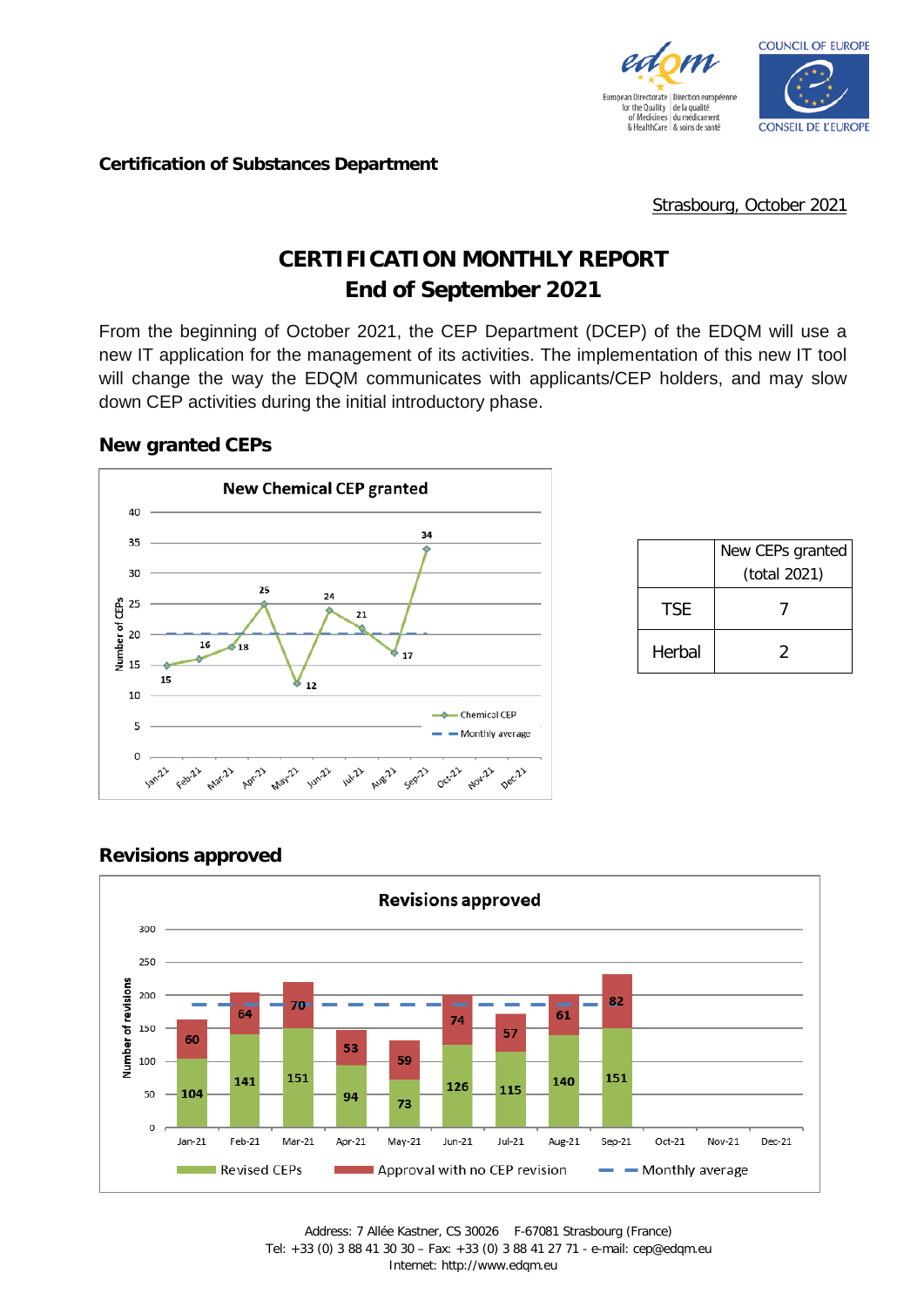# **Time for treatment (rate of dossiers treated in time for chemical applications)**



### **Inspections**



## **Actions on CEPs**